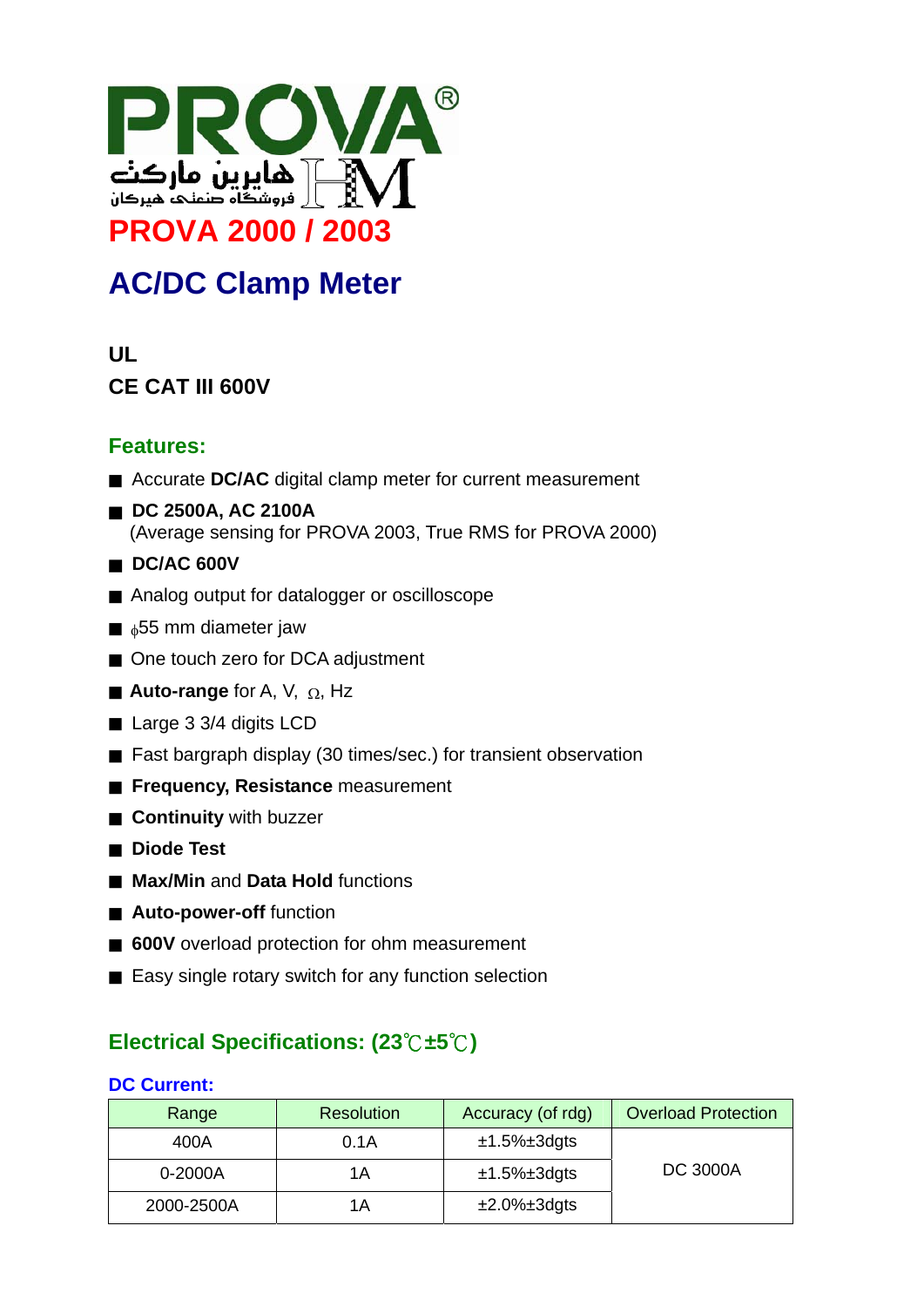### **AC Current:**

#### (Average Sensing for **PROVA 2003**, True RMS for **PROVA 2000**, Crest Factor < 4)

| Range      | <b>Resolution</b> | Accuracy (of rdg) |                        | <b>Overload Protection</b> |
|------------|-------------------|-------------------|------------------------|----------------------------|
|            |                   | 50/60 Hz          | $40 - 1$ KHz           |                            |
| 400A       | 0.1A              | $±1.5\%±5dqts$    | $\pm 2.0\% \pm 5$ dgts |                            |
| 0-1000A    | 1Α                | $±2.0\%±5dqts$    | $±2.5\%±5dqts$         | <b>AC 3000A</b>            |
| 1000-2100A | 1Α                | $±2.5\%±5dqts$    | $\pm 3.0\% \pm 5$ dgts |                            |

### **Current Analog Output:**

| Range       | Output | Accuracy          | <b>Overload Protection</b> |
|-------------|--------|-------------------|----------------------------|
| $0 - 400A$  | 1mV/A  | $±2.5\% \pm 0.5A$ | 600V AC                    |
| 400 - 2100A | 1mV/A  | $±2.5\% \pm 5A$   |                            |

#### **DC Voltage:** (Autorange & Manual, Overload Protection 800VAC for all range)

| Range | <b>Resolution</b> | Accuracy (of rdg) | Input Impedance |
|-------|-------------------|-------------------|-----------------|
| 400mV | 0.1 <sub>m</sub>  |                   | $10M\Omega$     |
| 4V    | 0.001V            |                   |                 |
| 40V   | 0.01V             | $±1.5\%±3dgts$    | $5M\Omega$      |
| 400V  | 0.1V              |                   |                 |
| 600V  | 1V                |                   |                 |

## **AC Voltage:** (Average Sensing for **PROVA 2003**, True RMS for **PROVA 2000**, Crest Factor<4) (Autorange & Manual, Overload Protection 800VAC for all range)

| Range           | <b>Resolution</b> | Accuracy (of rdg) |                        | Input Impedance |
|-----------------|-------------------|-------------------|------------------------|-----------------|
|                 |                   | 50/60 Hz          | $40 - 1$ KHz           |                 |
| 400mV           | 0.1 <sub>m</sub>  |                   |                        |                 |
| 4V              | 0.001             |                   |                        |                 |
| 40 <sub>V</sub> | 0.01V             | $±1.5\%±5dgts$    | $\pm 2.0\% \pm 5$ dgts | $5M\Omega$      |
| 400V            | 0.1V              |                   |                        |                 |
| 600V            | 1V                |                   |                        |                 |

#### **Resistance** Ω**:** (Autorange & Manual, Open Circuit Voltage ≤ 0.5V)

| Range                     | <b>Resolution</b> | Accuracy (of rdg) | <b>Overload Protection</b> |
|---------------------------|-------------------|-------------------|----------------------------|
| 400 $\Omega$              | $0.1\Omega$       |                   |                            |
| $4K_{\Omega}$             | $1\Omega$         |                   | 600VAC                     |
| $40K_{\Omega}$            | 10 $\Omega$       | $±1.5\%±3dgts$    |                            |
| 400 $\mathsf{K}_{\Omega}$ | 100 $\Omega$      |                   |                            |
| $4M\Omega$                | $1K_{\Omega}$     |                   |                            |
| 40 $\mathsf{M}\Omega$     | 10 $K_{\Omega}$   |                   |                            |

### **Resistance (**Ω**) and Continuity:** (open voltage 0.4V)

| Range           | <b>Resolution</b> | Accuracy               | <b>Beeping</b>  | <b>OL Protection</b> |
|-----------------|-------------------|------------------------|-----------------|----------------------|
| 40-400 $\Omega$ | $0.1\Omega$       | $±1.0\%$ rdg $±2$ dgts | $< 40.0 \Omega$ | <b>AC 600V</b>       |
|                 |                   |                        | (approx.)       |                      |